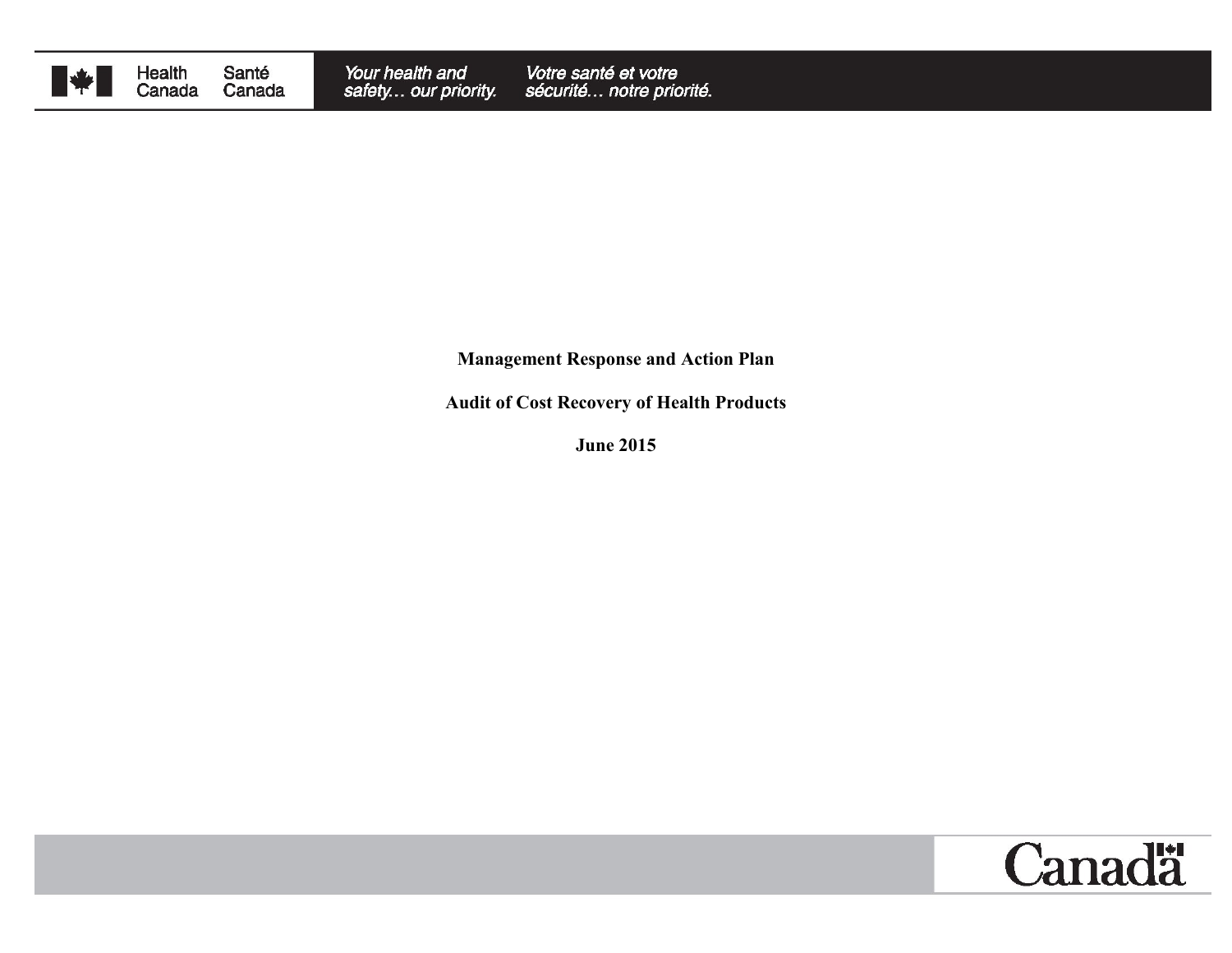| <b>Recommendations</b>                                                                                                                                                                                 | <b>Management Response and Planned</b><br><b>Management Action</b>                                                                                                                                                                                                                                                                                                                                                                                                                                                                                                                                                                                                                                                                                      | <b>Deliverables</b>                                                                                                                                                               | <b>Expected</b><br><b>Completion Date</b> | <b>Responsibility</b>                                          |
|--------------------------------------------------------------------------------------------------------------------------------------------------------------------------------------------------------|---------------------------------------------------------------------------------------------------------------------------------------------------------------------------------------------------------------------------------------------------------------------------------------------------------------------------------------------------------------------------------------------------------------------------------------------------------------------------------------------------------------------------------------------------------------------------------------------------------------------------------------------------------------------------------------------------------------------------------------------------------|-----------------------------------------------------------------------------------------------------------------------------------------------------------------------------------|-------------------------------------------|----------------------------------------------------------------|
| <b>Recommendation 1</b><br>It is recommended that the Assistant<br>Deputy Minister, Health Products                                                                                                    | Management agrees with the recommendation and will formalize its analysis process to further inform<br>the timing of user-fee renewal.                                                                                                                                                                                                                                                                                                                                                                                                                                                                                                                                                                                                                  |                                                                                                                                                                                   |                                           |                                                                |
| and Food Branch, develop a formal<br>process to analyze and benchmark<br>year-over-year costs at the fee<br>category level, to support<br>management in determining the<br>timing of user-fee renewal. | Costs and revenues are reported<br>annually in the Departmental<br>Performance Report. Analyses of<br>variances are also conducted annually.<br>Health Canada committed in the<br>Regulatory Impact Analysis Statement<br>of the fee regulations that a review of<br>the fees and costs would occur every<br>three years and may propose new or<br>amended fees to reflect the results of<br>these reviews. The first Cost Recovery<br>Review was published in October<br>2014, with the next review expected to<br>be completed and published in 2017-<br>18, including unit costs at the fee<br>category level. Revising fees requires<br>extensive consultation and tabling in<br>Parliament, and generally takes two to<br>four years to implement. | Develop<br>consultation<br>document on revised<br>fees for drugs and<br>medical device<br>regulatory activities<br>that includes:<br>• Unit costs at the<br>fee category<br>level | June 30, 2016                             | Resource<br>Management and<br>Operations<br>Division<br>(RMOD) |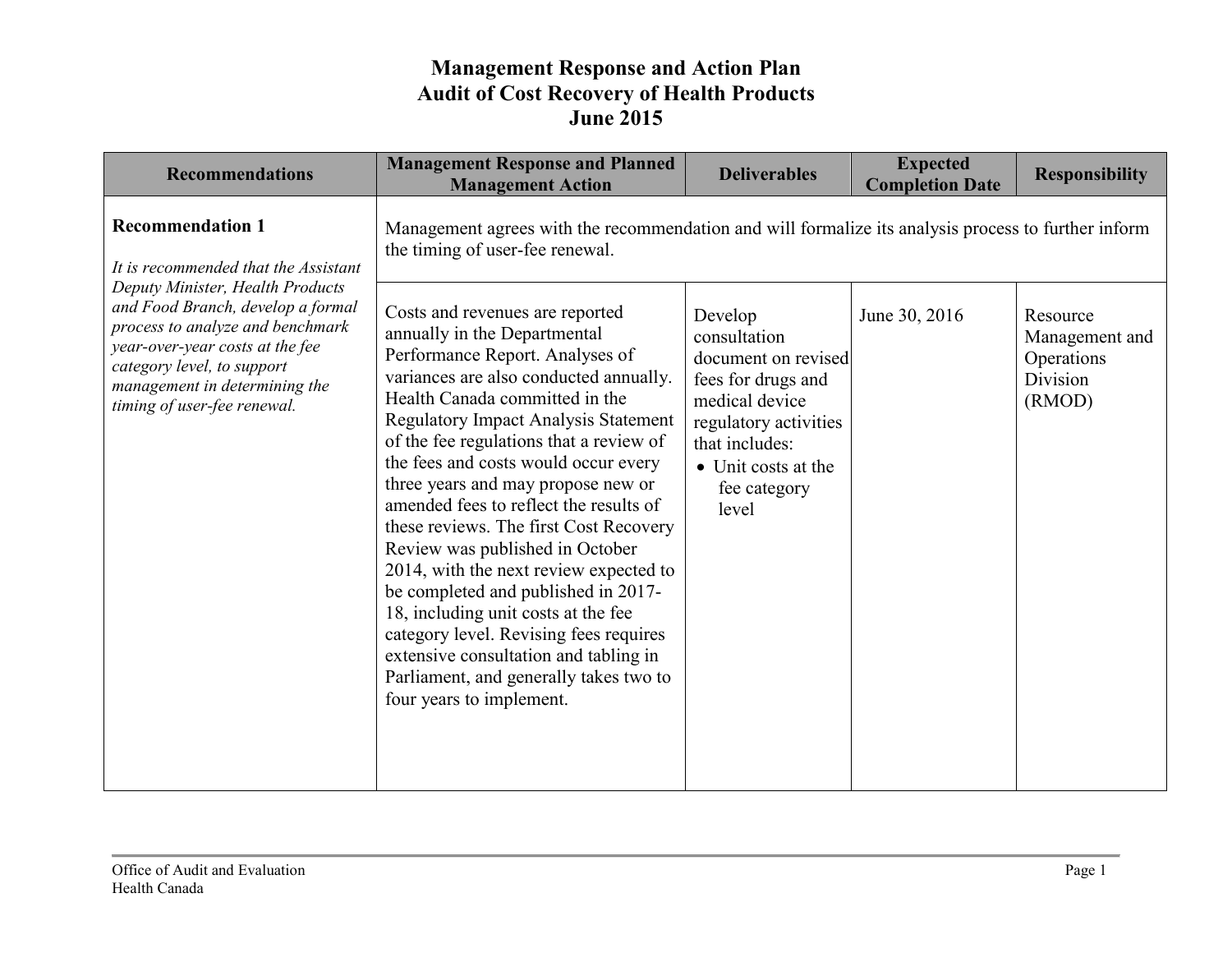| <b>Recommendations</b>                                                                                                                                                                                                                                           | <b>Management Response and Planned</b><br><b>Management Action</b>                                                                                                                                                                                                                                                                                                                                                           | <b>Deliverables</b>                                                                                                                                                                                   | <b>Expected</b><br><b>Completion Date</b> | <b>Responsibility</b>                                                        |
|------------------------------------------------------------------------------------------------------------------------------------------------------------------------------------------------------------------------------------------------------------------|------------------------------------------------------------------------------------------------------------------------------------------------------------------------------------------------------------------------------------------------------------------------------------------------------------------------------------------------------------------------------------------------------------------------------|-------------------------------------------------------------------------------------------------------------------------------------------------------------------------------------------------------|-------------------------------------------|------------------------------------------------------------------------------|
| <b>Recommendation 2</b>                                                                                                                                                                                                                                          | Management agrees with the recommendation and will build a risk register for cost-recovery issues.                                                                                                                                                                                                                                                                                                                           |                                                                                                                                                                                                       |                                           |                                                                              |
| It is recommended that Assistant<br>Deputy Minister, Health Products<br>and Food Branch, develop a<br>permanent risk register to<br>strengthen the management of<br>issues that require longer-term<br>solutions.                                                | HPFB will develop a risk register,<br>which will inform longer-term<br>planning.                                                                                                                                                                                                                                                                                                                                             | Develop a risk<br>register for cost<br>recovery                                                                                                                                                       | March 31, 2016                            | <b>RMOD</b>                                                                  |
| <b>Recommendation 3</b><br>It is recommended that the                                                                                                                                                                                                            | Management agrees with the recommendation and expects that moving the date will improve the<br>predictability and availability of revenues to fund establishment licensing activities in the year when<br>revenues are collected.                                                                                                                                                                                            |                                                                                                                                                                                                       |                                           |                                                                              |
| <b>Assistant Deputy Minister, Health</b><br>Products and Food Branch,<br>modify the Establishment Licence<br>renewal date in the Food and<br>Drug Regulations so that the<br>services can be provided in the<br>year during which the revenues<br>are collected. | The current April 1 <sup>st</sup> date in the <i>Food</i><br>and Drug Regulations for<br>Establishment Licence renewals<br>results in cash management<br>challenges, as significant revenue<br>arrives at the end of the fiscal year.<br>HPFB will propose a date and initiate<br>informal discussions with<br>stakeholders. The process to revise<br>regulations is complex and is<br>dependent on departmental priorities. | Develop<br>consultation<br>document on<br>revised fees for<br>drugs and medical<br>device regulatory<br>activities that<br>includes:<br>• A revised<br>renewal date for<br>establishment<br>licences. | June 30, 2016                             | RMOD/<br><b>Health Products</b><br>and Food Branch<br>(HPFB)<br>Inspectorate |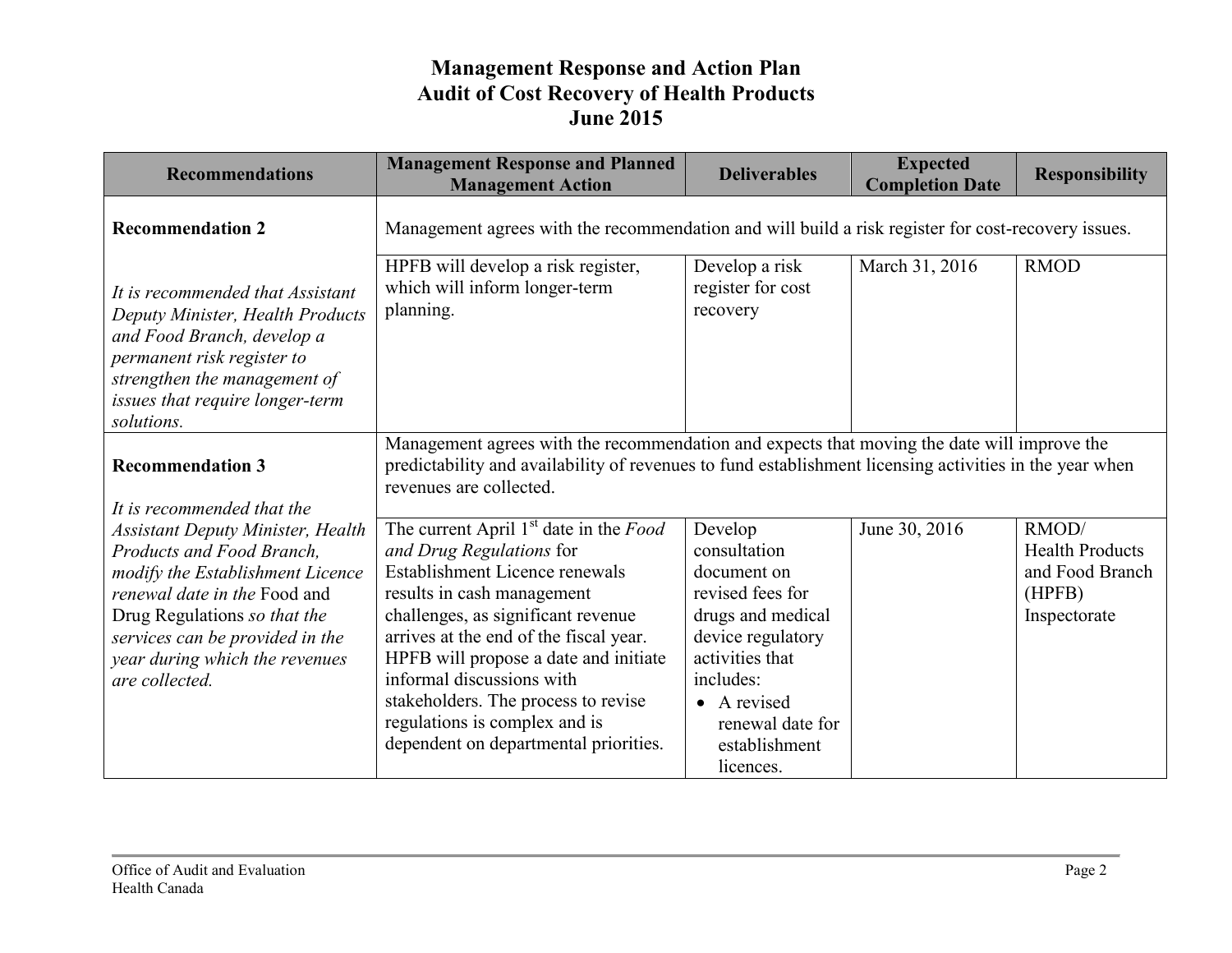| <b>Recommendations</b>                                                                                                                                                                                      | <b>Management Response and Planned</b><br><b>Management Action</b>                                                                                                                                                                                                                 | <b>Deliverables</b>                                                                                                                 | <b>Expected</b><br><b>Completion Date</b> | <b>Responsibility</b> |
|-------------------------------------------------------------------------------------------------------------------------------------------------------------------------------------------------------------|------------------------------------------------------------------------------------------------------------------------------------------------------------------------------------------------------------------------------------------------------------------------------------|-------------------------------------------------------------------------------------------------------------------------------------|-------------------------------------------|-----------------------|
| <b>Recommendation 4</b><br>It is recommended that the<br><b>Assistant Deputy Minister, Health</b>                                                                                                           | Management agrees with the recommendation and that a risk assessment process would be appropriate<br>to determine when to request audited sales records.                                                                                                                           |                                                                                                                                     |                                           |                       |
| Products and Food Branch,<br>develop and implement a risk<br>assessment process to determine<br>when audited financial<br>information should be requested<br>from applicants requesting a fee<br>remission. | A significant number of companies<br>and products apply and qualify for fee<br>remissions based on small revenue<br>streams, resulting in a significant<br>impact on revenues available to Health<br>Canada. The Minister has the authority<br>to request audited sales records to | Develop a risk<br>assessment process<br>that includes<br>appropriate criteria<br>for requesting<br>audited financial<br>statements. | March 31, 2016                            | <b>RMOD</b>           |
|                                                                                                                                                                                                             | substantiate a fee remission request. A<br>strategy will be developed and a pilot<br>project will be conducted, involving a<br>small sample. Assessment of the<br>findings and the pilot will inform the<br>final strategy and process.                                            | Conduct pilot<br>project                                                                                                            | June 30, 2016                             | <b>RMOD</b>           |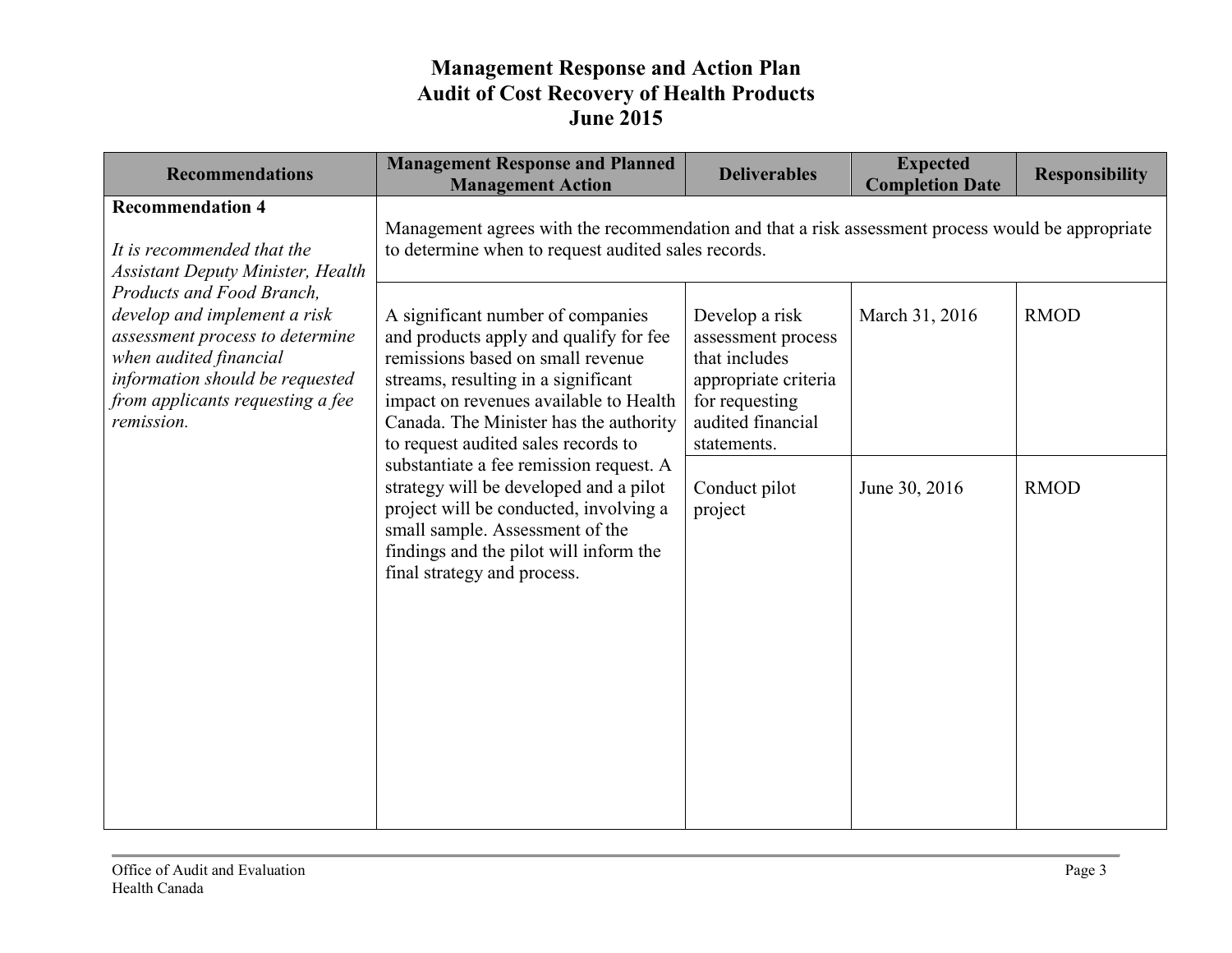| <b>Recommendations</b>                                                                                                                                                                                                                 | <b>Management Response and Planned</b><br><b>Management Action</b>                                                                                                                                                                                                                                                                                                                                                                                                           | <b>Deliverables</b>                                                                                                                                                                                  | <b>Expected</b><br><b>Completion Date</b> | <b>Responsibility</b> |
|----------------------------------------------------------------------------------------------------------------------------------------------------------------------------------------------------------------------------------------|------------------------------------------------------------------------------------------------------------------------------------------------------------------------------------------------------------------------------------------------------------------------------------------------------------------------------------------------------------------------------------------------------------------------------------------------------------------------------|------------------------------------------------------------------------------------------------------------------------------------------------------------------------------------------------------|-------------------------------------------|-----------------------|
| <b>Recommendation 5</b><br>It is recommended that the<br><b>Assistant Deputy Minister, Health</b>                                                                                                                                      | Management agrees with the recommendation and will review and address the complexity of the DEL<br>fee structure, which has multiple components dependent on, for example, activity, drug category and<br>dosage form.                                                                                                                                                                                                                                                       |                                                                                                                                                                                                      |                                           |                       |
| Products and Food Branch,<br>review the Drug Establishment<br>Licence (DEL) user-fee structure,<br>to improve its alignment with the<br>associated costing model, so that<br>DEL user fees can be clearly<br>identified and explained. | The revenue from the DEL fees<br>supports the delivery of the national<br>compliance and enforcement program,<br>including good manufacturing<br>practices inspections; it is not a fee-<br>for-service. The fee will be<br>restructured to more accurately reflect<br>the level of effort for the different<br>licensable activities. Revising fees<br>requires extensive consultation and<br>tabling in Parliament, and generally<br>takes two to four years to implement. | Develop<br>consultation<br>document on<br>revised fees for<br>drugs and medical<br>device regulatory<br>activities that<br>includes:<br>• Revised drug<br>establishment<br>licence fee<br>structure. | June 30, 2016                             | <b>RMOD</b>           |